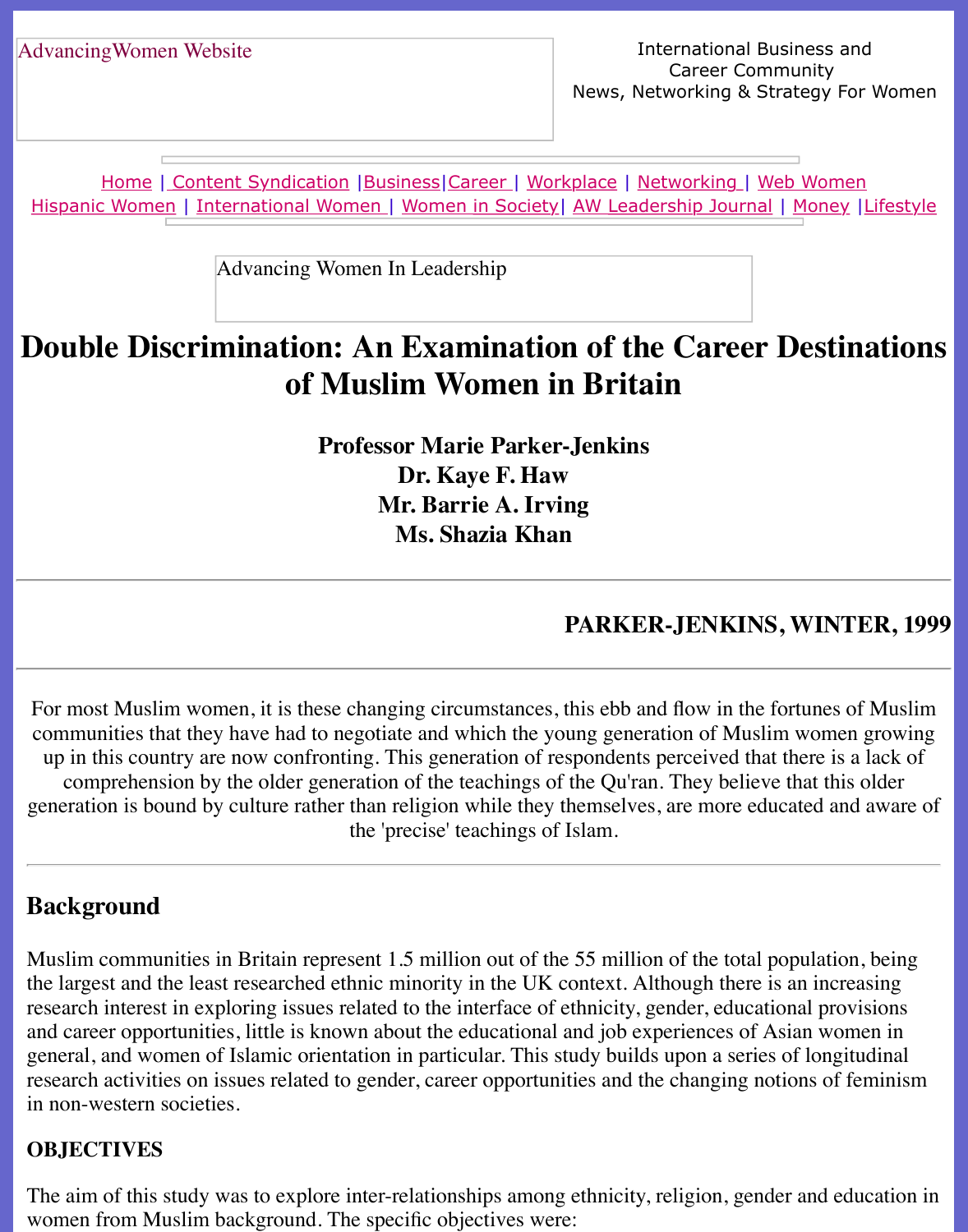1. To provide an overview (demographic details) of Muslim communities in Britain;

2. To examine the position of Muslim women in Britain, their educational experiences and career destinations; and

3. To explore the interface among religion, gender, employment opportunities and education within the Islamic context.

### **Related Research and Theoretical Perspectives**

Previous work in this area has focused on the destinations and career aspirations of either South Asian or ethnic minority girls, and tends to fall into one of four categories.

i) Work in which girls are asked to describe their career aspirations such as studies by Sharif (1985), and Hussain and Samarsinghe (1987). There is little in-depth analysis involved, but this work provides a useful source of data concerning the girls' preferences for different career destinations. This research considers the aspirations of girls who span a range of academic ability and who thus aspire to a number of different career paths, some of which are professional such as medicine or the law, while others are vague such as 'working with children'. The work highlights their concerns about the lack of careers advice, but does not take the argument any further.

ii) This category consists of studies which attempt to compare the aspirations of South Asian and African-Caribbean adolescents with those of their White peers or each other. Roberts, Duggan, and Noble (1981), and Lee and Wrench (1984) argue that African Caribbeans reflect the attitudes and aspirations of the White working class in choosing to be nurses, secretaries or to work in libraries, while South Asian girls aspire to be doctors, engineers or scientists. These studies are simplistic on two broad fronts. First they assume a polarized dichotomy between the ethnic groups studied and secondly they fail to address the questions and issues focused around the gendering and racialization of the labor market.

iii) In the third category there is research which highlights the effect of parental and cultural influence on the career aspirations of girls from different backgrounds. Joly (1984) notes that Mirpuri parents in Birmingham object to their daughters becoming nurses, but not doctors and that this is rationalized in terms of status of such work in Pakistan. Ahmed and Wilson (1978) suggests that there is evidence that the attitudes of South Asian parents to their daughters' education and subsequent career possibilities varies greatly with religion, and socio-economic background. Siann and Khalid (1984) highlight the practice of purdah and the related concept of 'izzat' where the honor of the family is dependent on the conduct of the female members of that family suggesting that the career chosen by the daughters should be sufficiently prestigious for izzat to be satisfied or enhanced (see also Jeffery, 1979; Mandelbaum, 1990). In a more recent study Siann and Khalid(1990) point to the lack of parental knowledge about employment opportunities and careers, inferring that although parents are ambitious for their daughters in terms of higher education and careers, they possess very little knowledge and have limited access to information and therefore these families are disadvantaged in this respect. In another study the careers service is implicated in this lack of knowledge (Brooks, 1983).

Studies which emphasise the over-aspiration of South Asian boys and girls and their high academic achievement and which base their analysis on the 'cultural clash' model must also be mentioned here (Tanna, 1990). This model is based on the assumption that the South Asian girl has to negotiate two cultures that of home and school and the focus of the clash is the arranged marriage. Such an argument ignores assumptions by teachers and careers officers that these girls are destined for an arranged marriage (McBeath, Mearns, & Smith, 1986); the difficulties experienced when applying for work (Brooks, 1983) and more centrally the issues of gender and class which impinge on the structuring of the labor market.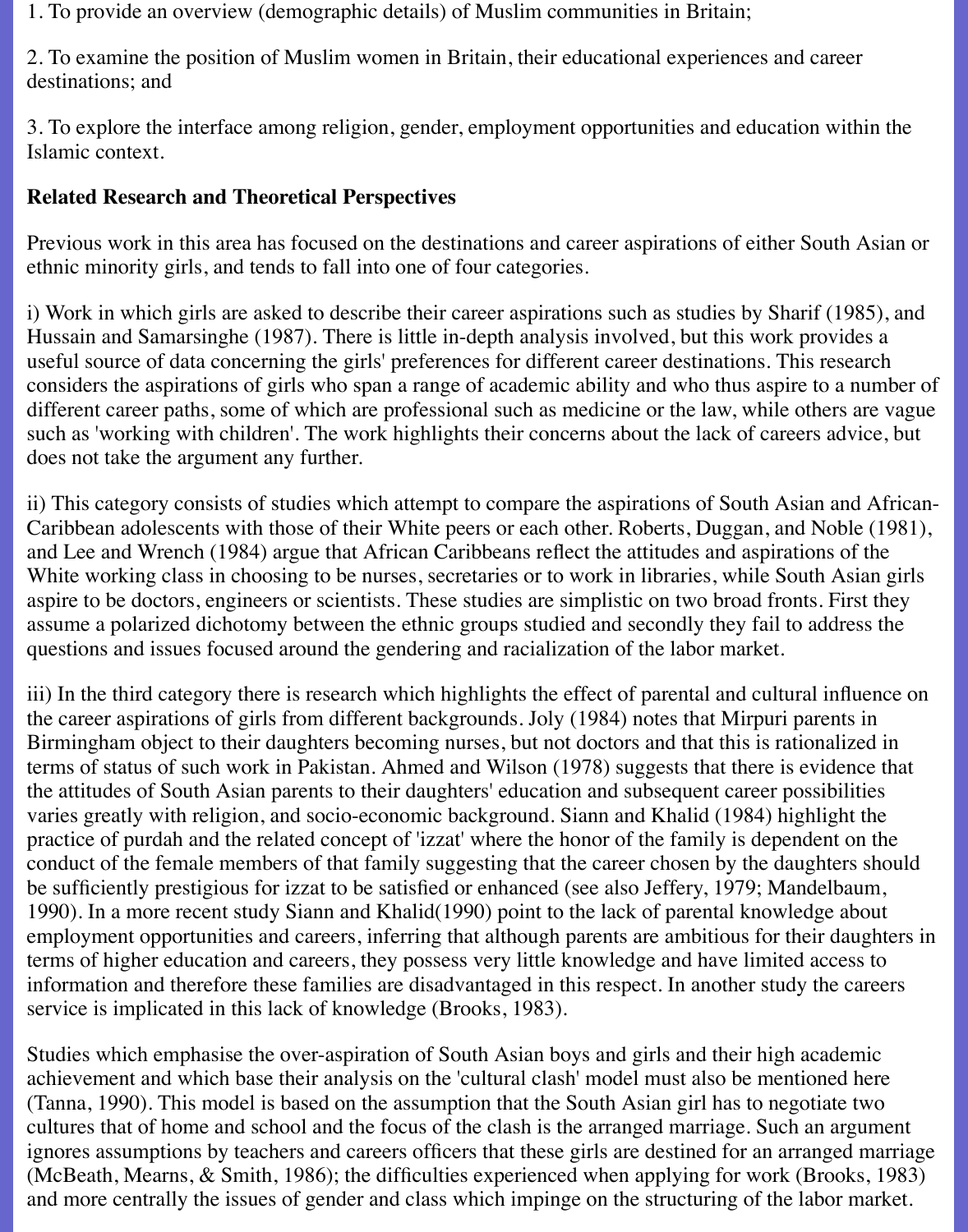The use of the cultural clash model of analysis meant therefore that any discussion of institutionalized racism as constraints on the career opportunities of South Asian girls was avoided (Ahmed & Wilson, 1978; Amos & Parmer, 1984; Iquabal, 1980).

More recent research acknowledges that the influences within schools, teachers, administrators and peer groups create alternative forms of gender identity which are frequently based on ethnicity (Grant, 1992; Mac an Ghaill, 1988; Williams, 1987); these complex relations emerge from continuing interactions, which persist into and beyond higher education and into the labor market. Within female dominated areas of employment for example, women from ethnic minority groups are most often found in the lowest tier of jobs (Beechey, 1986). Women are channeled into 'appropriate areas' of the labor market, which are those already dominated by women, and accordingly the spaces available to ethnic minority women are particularly narrow. Research projects concerned with higher qualifications reveal that those from minority ethnic groups have certain differences in their career paths. They are, for example, more likely to be unemployed for longer periods of time than White graduates and tend to obtain jobs of a lower status (Brennan & McGeevor, 1987; Johnes & Taylor, 1989). This category therefore includes several recent studies which have identified the issues associated with 'race', culture and ethnicity and placed them in a wider and historical content from which to explore the gendering and racialization of labor markets (Beechey, 1986; Phizacklea, 1990; Walby, 1990; Bhavani, 1991; Penn & Scattergood, 1992). Brah (1993) proposes that it is crucial to conceptualize the labor market as mediated by "race", class, gender, ethnicity, age, disability and sexuality. She further suggests a framework for analysis which conceptualizes structure, culture and agency as inextricably linked and integral to such a framework so that the relationship of young Muslim women to the labor market is seen to be structured by a multiplicity of ideological, and cultural factors.

Structural factors then such as the impact of the global and national economy on local labor markets; the discourses concerning the ideological positions of young Muslim women in relation to home and family responsibilities, or career destinations; racism and the women's own perspectives on such issues are all important considerations for this piece of research. From a conceptual and theoretical framework situated within consideration of a historical context, the research will attempt to develop an understanding of the cross cutting at both macro and micro levels to explain the position of young Muslim women in relation to the labor market and the implications for the future. Moreover, within this framework of analysis the research will aim to explore issues behind the under-representation of Muslim women in the labor market and institutions of higher education, and their perceptions and experiences of paid employment and education institutions.

This topic is positioned within discourses on cultural diversity and the extent to which societal equity is in place for women of an Islamic orientation. Secondly, the study draws on debates around feminism and notions of liberation and empowerment for non-White, non-Christian women. Notions of feminism that are unique to Islamic societies are explored in an attempt to provide an insight regarding the lives and obstacles that women of color face. Equity within Islam not without it, is the pursuit of many Muslim women who may not necessarily relate to western notions of feminism which have no reference point to their own lived experience. Thirdly, society needs not only to recognize cultural diversity as a reality but also to value the contribution minority communities make to society. The labor market implications from understanding the educational and job-related experiences of Muslim women are particularly important. Ethnic minority groups have a stake in society and their value should be acknowledged through equitable treatment. Finally, this study draws on our previous examination of post-16 opportunities (Irving, 1985); and the role of the careers service (Irving, 1993).

#### **THE STUDY**

We began our research on the educational provisions of Muslim children 10 years ago (Parker-Jenkins,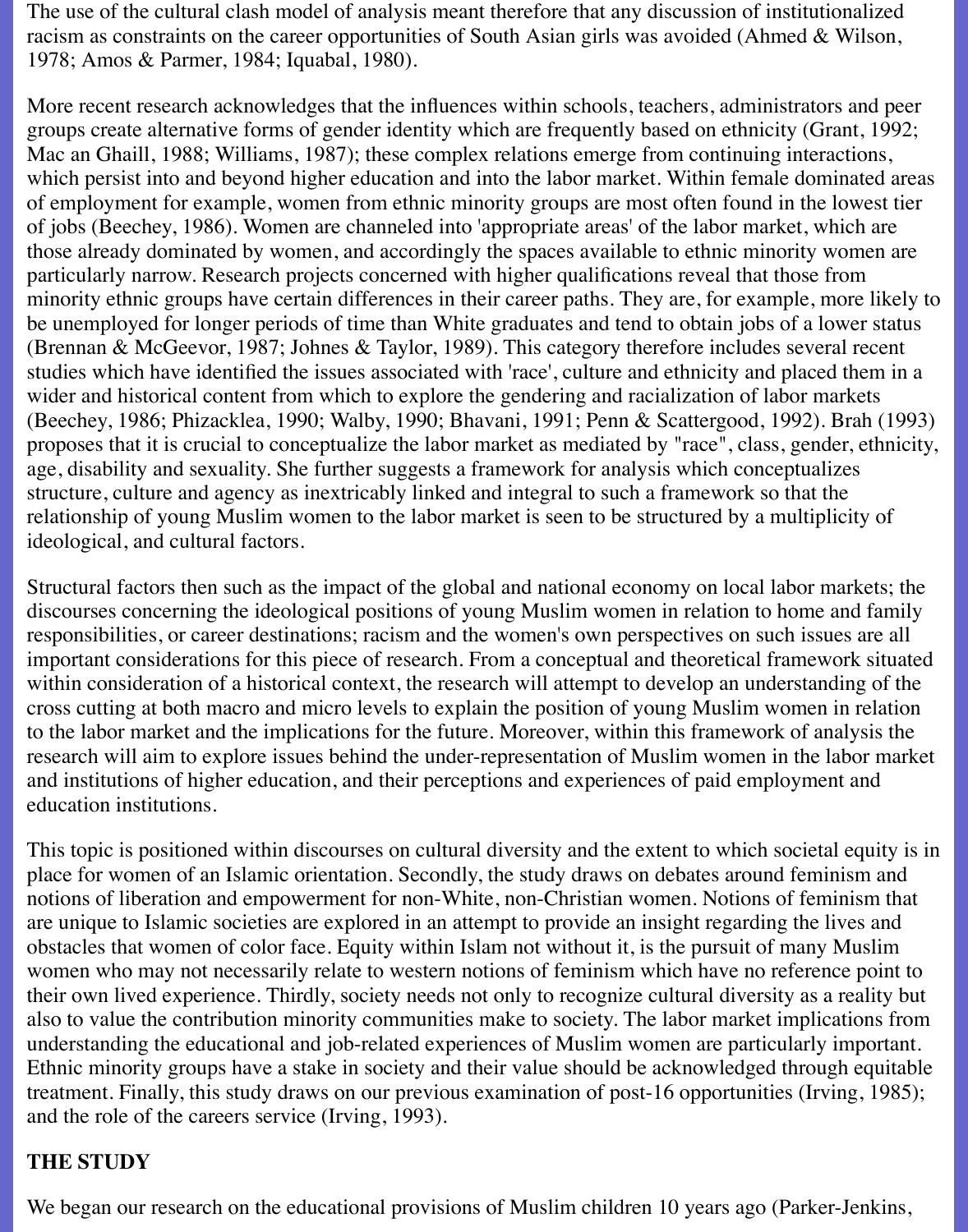1991; Parker-Jenkins, 1993; Parker-Jenkins & Haw, 1997; Haw, 1991; Haw, 1993). It was a comparative analysis of Muslim girls' experiences as presented through discussion groups, questionnaires and account from the girls who volunteered to talk about their experiences. The most compelling finding was girls' desire to achieve equality within Islam not without it, engaging in a discourse of what it means to be a Muslim woman and articulating their sense of equality within the religion (Parker-Jenkins and Haw 1996). They also raised concerns about the barriers to Higher Education or Further Education. The critical issue was career destinations that do not compromise religious adherence. This earlier work thus helped inform the present Leverhulme project.

Muslim women presently constitute an unknown percentage of the workforce in Britain, and we know very little about their career patterns, choices of employment or career destinations. They are often perceived as an 'invisible' and unobtrusive element of the labor market and are under-utilized in terms of their potential as human resources contributing to the economy. The central objectives of this research were: 1) to develop a fuller understanding of the intersections between gender, class, ethnicity, racism and religion, and how such a multiplicity of factors inscribe the position of Muslim women in the labor market. 2) To analyze the role that educational and career institutions play in encouraging or discouraging young Muslim women along certain paths of education and employment, and thus the reasons for their career destinations and advancement in the United Kingdom (UK).

## **Aims of the Study**

Drawing on our earlier work and contacts with Muslim communities in Britain, we approached several Muslim schools concerning their present year eleven (15-16 year olds) and former pupils, with regard to the feasibility of the study, and the question of access to information. Based on this initial fieldwork we secured the necessary permission and cooperation for the project, and then developed a research design. This has involved in-depth interviewing of a sample of Muslim girls aged 16-24 in 4 target areas in the Midlands and the North of England, to include research of: education experience, careers advice, career destination, further educational opportunities, parental/community/religious influences, post-school issues, and opportunity structures.

## **Modes of Inquiry**

This study is based on an empirical investigation of the educational and career opportunities of Muslim women in Britain. Generally, a qualitative research methodology was used drawing on notions of ethnography in terms of testing emerging hypothesis and collecting rich and highly contextualized evidence. A longitudinal inquiry of this under-represented group was conducted by employing in-depth interviews on a sample of Muslim women in four geographical locations selected in such a way as to reflect Muslim settlements and population concentration in the UK. This study was funded by the Leverhulme Trust for £77,000 (\$125,000), for 3 years commencing in 1995 and being due for completion in 1998. The participants were school administrators, teachers, former students, parents and pupils located in established Muslim schools and communities.

The research methodology employed was that of 'grounded theory' (Glaser & Strauss, 1967; Richner, 1975; Gehrike, 1982; Hutchinson, 1988). This approach is particularly appropriate since it allows the researcher to imaginatively explore aspects of life within communities and institutions by adopting a systematic method to study the complexity and diversity of human experience; it assists in generating relevant theory. It allows the researcher to attempt to understand the participants' perspectives on their world, through their own eyes, and to understand the modes of cultural arrangement, social processes and structures which shape their world. From this understanding of 'contextual reality', educators can assess what is happening and plan strategies.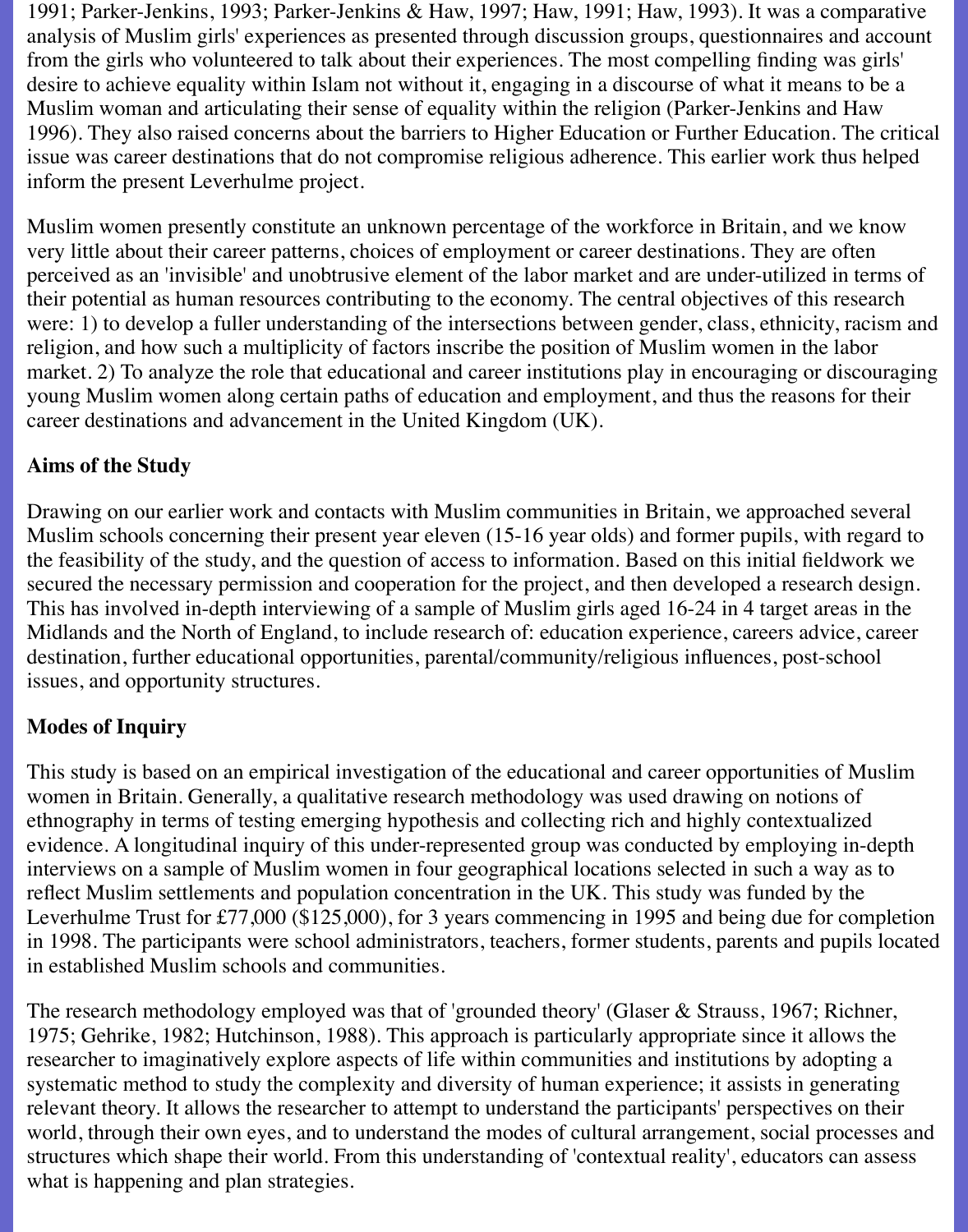The aim of the research was not the verification of a predetermined idea but discovery of new insights to facilitate depth of understanding. A guiding assumption of grounded theory is that people do have patterns of experience, and whilst their world may appear to be 'disordered or nonsensical' to the observer, there is an intrinsic order and sense to the participant (Hutchinson, 1988). As Berger and Luckmann (1967) maintain, "reality is a social construct" and patterns of experience derive from symbolic interaction. The study directly focused on the phenomenon and allowed those who were studied to speak for themselves and explain their own sense of reality. The research approach thus used multiple data collection methods: direct observation, in-depth interviews, and comparative analysis etc. to provide a wealth of information. This is in keeping with what Glaser and Strauss (1967) called "slices of data" to ensure diversity, and different perspectives of the social phenomenon. Finally, in addition to appointing a Muslim research assistant to the project, we also established a panel of advisors, predominantly representative of Muslim communities with expertise in Islam, Muslim schooling, the careers service and the Department for Education and Employment, to help inform our practice.

### **Data Sources**

1) Quantitative methodology procedures were used to collect demographic information about Muslim women in four geographical locations (ie, Nottingham, Leicester, Derby and Bradford) across UK; 2) qualitative evidence was collected via individual open-ended interviews; and 3) information about career offices and employers in these geographical areas was gathered via surveys.

## **SUMMARY OF EMERGING ISSUES**

Methodologically this research proceeds, as detailed in the previous section, from a theoretical framework which draws on:

'perspectives which deal with fragmentation, hybridity and pluralism characteristic of the ever-changing economic, social and cultural context in which Muslim girls and women live their lives. At the same time the theoretical framework is one which is both rooted in a set of values which center on ownership, empowerment and in a commitment to seeking out critical perspectives based on open, focused interactions with concrete others' (Griffiths & Haw, 1996)

It is important to recognize that the common themes which have emerged so far are also fragmented by areas of difference and fractures. It is inevitable in a piece of research working with sensitive and very personal issues that both commonalties, but also differences and fragmentation will be evident. However, this also means that it is at the interstices of difference that spaces can be created in which these areas of disagreement and differences can provide new ways of theorizing and perceiving lived situations and hence to new ways of working and understanding.

The evidence to date is complex and has every likelihood of remaining so. This makes it difficult to paint an overall picture of the issues emerging from this research which does justice to the range and diversity of opinion amongst the Muslim girls and women who have participated in this work. It is important therefore to emphasize the realization that Muslim communities are not unitary and do not speak with a single voice. There are not just class and gender differences but also a number of political and religious differences as well. These communities are also multiracial, multicultural and multilingual and comprise of the largest religious minority in Britain today (Ashraf, 1986). It is this religious dimension which provides a uniting factor. These fragmentations of class, gender and political and religious differences will be addressed as the analysis proceeds, but for the moment it is the intention that the analysis which follows is one which services to highlight and 'flag up' those issues which need to be explored in depth taking into account these different perspectives, discourses and dimensions.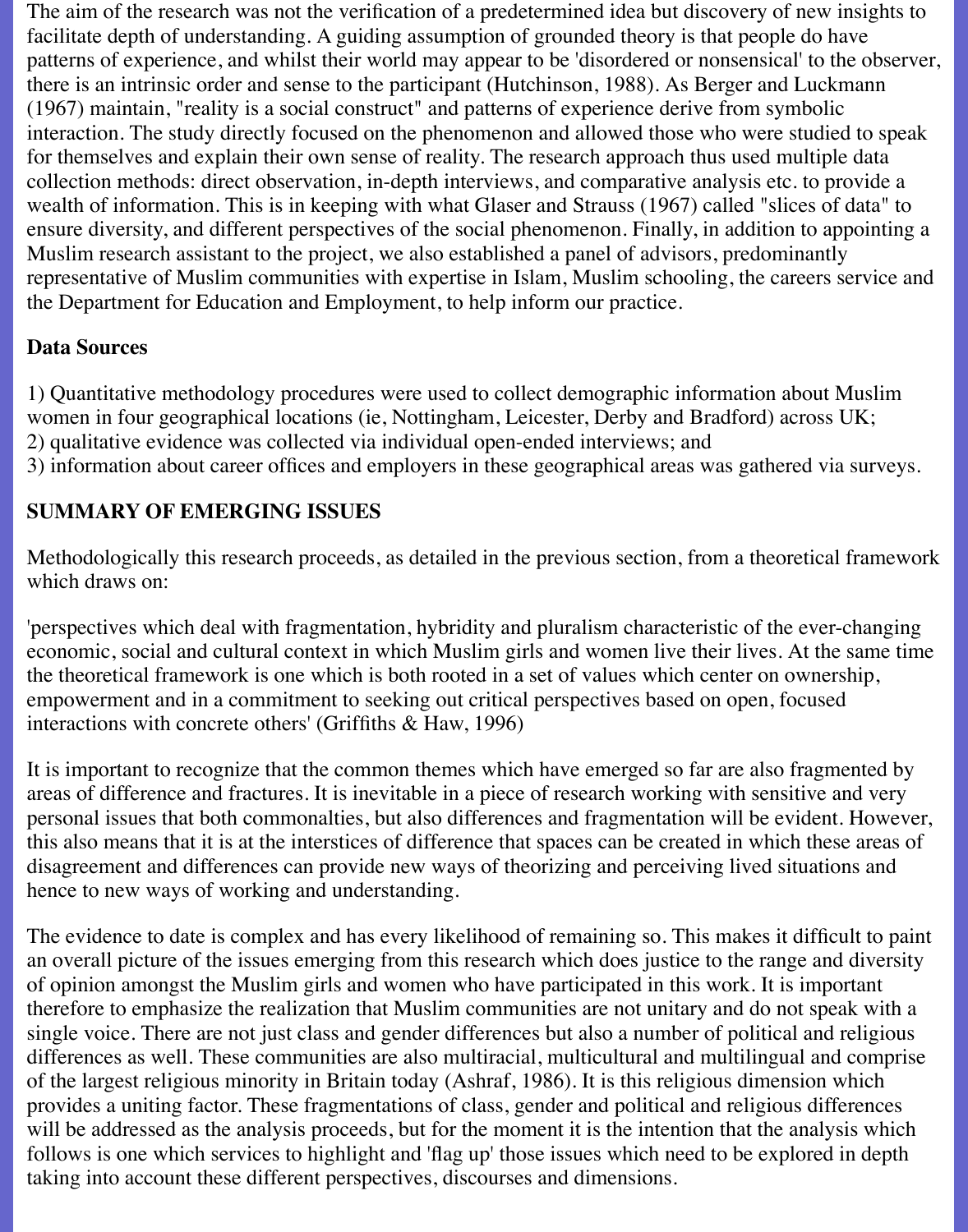For the purposes of the preliminary analysis the data is being analyzed in the four major categories which guided the interview schedule and an additional one that emerged very strongly from this set of interviews. They are:

- 1) School Life/Experiences
- 2) Post-School Experiences
- 3) Family Background/Life
- 4) Attitudes to Work
- 5) Self-Motivation

Some of these categories will be explained in greater depth, but first we turn to consideration of one particular transcript conducted from the research which illuminates initial findings.

## **Mariam's Story**

We have chosen Mariam as an individual case study because:

1) Many of the emerging categories from the analysis of all our interviews to date are exemplified by her life history; lack of support at school and college for her chosen career, self-motivation and determination, manoeuvring around discourses of 'Muslimness', and community 'gaze'. 2) She is in some respects both fairly typical and atypical at the same time.

# **Life History**

Her parents arrived in this country 25 years ago. Her mother was not formally educated, her father was educated in the system in Pakistan because he was the only son. Her mother could not speak English, although she did and does attend English classes at the local women's center. Her written skills are not good. Her father is a section leader at a local bakery, supervising nine people. Her mother was from a poor family. She got married at an early age and has had seven children. She now looks after her first and pre-school grandchild while her daughter works.

All the children were educated over here. One sister has a Chemistry degree, another has a degree in Business Administration and is now a marketing assistant for Alpha Romeo. Another is in the second year of her Law Degree. One brother is doing a BTech National in Business and Finance, another want to be a car engineer. The others are still at school. Her older sister is married to Mariam's husband's brother and the second sister is also married to her youngest sister's brother-in-law.

Her father did not want the daughters to go away and study. It took him a long time to agree to it. They were all married on trips back to Pakistan. Mariam did not realize as she went out on one of these visits that she would be getting married. She stayed in the country for some months but has now returned to England leaving her husband in Pakistan to go through the relevant immigration procedures.

Mariam talks of the 'favoritism' shown to her brothers by her parents who get 'first best' and who are allowed more freedom in where they go and in times for coming home. She does understand this because of the gossip that runs rife:

'they start putting two and two together and making something really stupid...that's why they send daughters to Pakistan because the parents have thought that they have messed about with certain people'.

Mariam talks of the difference in standards of behavior between Asian men and women. She is quite vociferous in this respect. She worries about meeting men that she works with in the street in case they talk to her or in a friendly gesture put an arm around her and that this will be seen by someone from the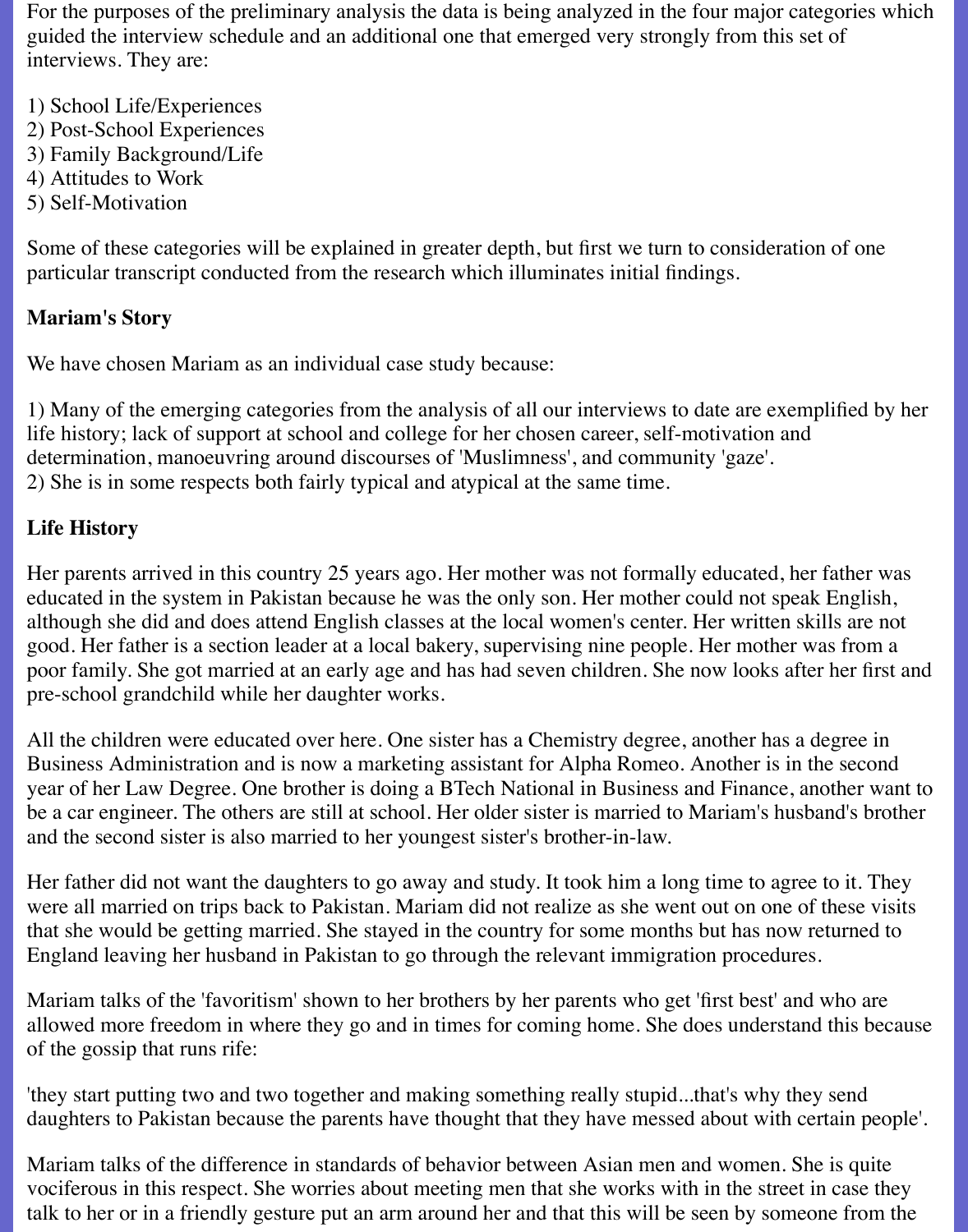community who will relate it back to her family.

Throughout her time at school, her family were involved in working at home making lace. Mariam talks of working until two o'clock in the morning to deliver on time to avoid wage cuts and to keep the work coming into the household. She did this all through school, so that her homework suffered and she missed playing and going out with her friends. Her brothers were excused from the work.

From a very early age Mariam wanted to be an electrical engineer.

'Before school I knew actually. When I was about nine and a half, ten years old, I used to collect electrical gadgets and motors and used to like to buy radios from a shop and break them up and put them back together again'.

She wanted to know how these things worked and she 'just loved that word electronics'. Her cousin was an electrical engineer and was an obvious influence.

Mariam went to an all girls state comprehensive school. When she told the teachers of her ambition they just said "Why?". They said that it was a difficult career to follow "especially for an Asian girl." She was well aware of the problems she would encounter and in her words, "the kind of barriers I would have to go through, they were a bit shocked and stunned." She was however, supported by her friends who 'were all for it'. She did Physics, Biology, Maths, Art, English and Technical Services and an engineering course at a local FE college.

'We used to do welding work, pipes, plumbing we did loads of things, health and safety for the workforce. I loved it. I got three credits and a merit. I really enjoyed doing it, for the practical I got 87%.

She got three C's and two B's but her Maths was weak and that was a problem for her. She loved her school years. She agrees with the saying that the school years are the best years of your life. She wasn't disruptive. She was totally dedicated to working hard, passing her exams so she could pursue her ambition to do something she always wanted to be. She was disappointed in her teacher's reactions to her chosen career. She felt that she got very little help or support from the careers' teacher:

'she wasn't that forthcoming, she wasn't that helpful at all. She would always give you, you know textiles and stuff like that, you might get a job in textiles and I said I am not interested in textiles or home economics or you know like girly, girly jobs, you know sewing, knitting and cooking cakes all day. I thought I'm not going to do that, no way. I want to be an electrical engineer'.

She states that while she was growing up she knew of no Asian women or even a White woman who did a job like this but she was determined. In the end she went to what she calls a careers' drop in center. They were supportive. She struck up a relationship with one particular careers advisor in.....She was really good. When I left school she told me about the college course in electronics".

She got in touch with this person through her sister who mentioned to her that Mariam wanted to be an electrical engineer. She was influential and extremely helpful in understanding Mariam's situation and ambition. Her father had already said that he would allow her to do a course as long as it wasn't mixed sex.

'So when I heard about an all girls course at....college, I thought that looks tasty, that looks good. She was the one who told me about it, she said, "Mariam it is a two year course and you get a BTech National, it's equivalent to A Levels so have a bash at it." I went and enrolled in August.

Mariam got quite a lot of 'stick' from her brothers.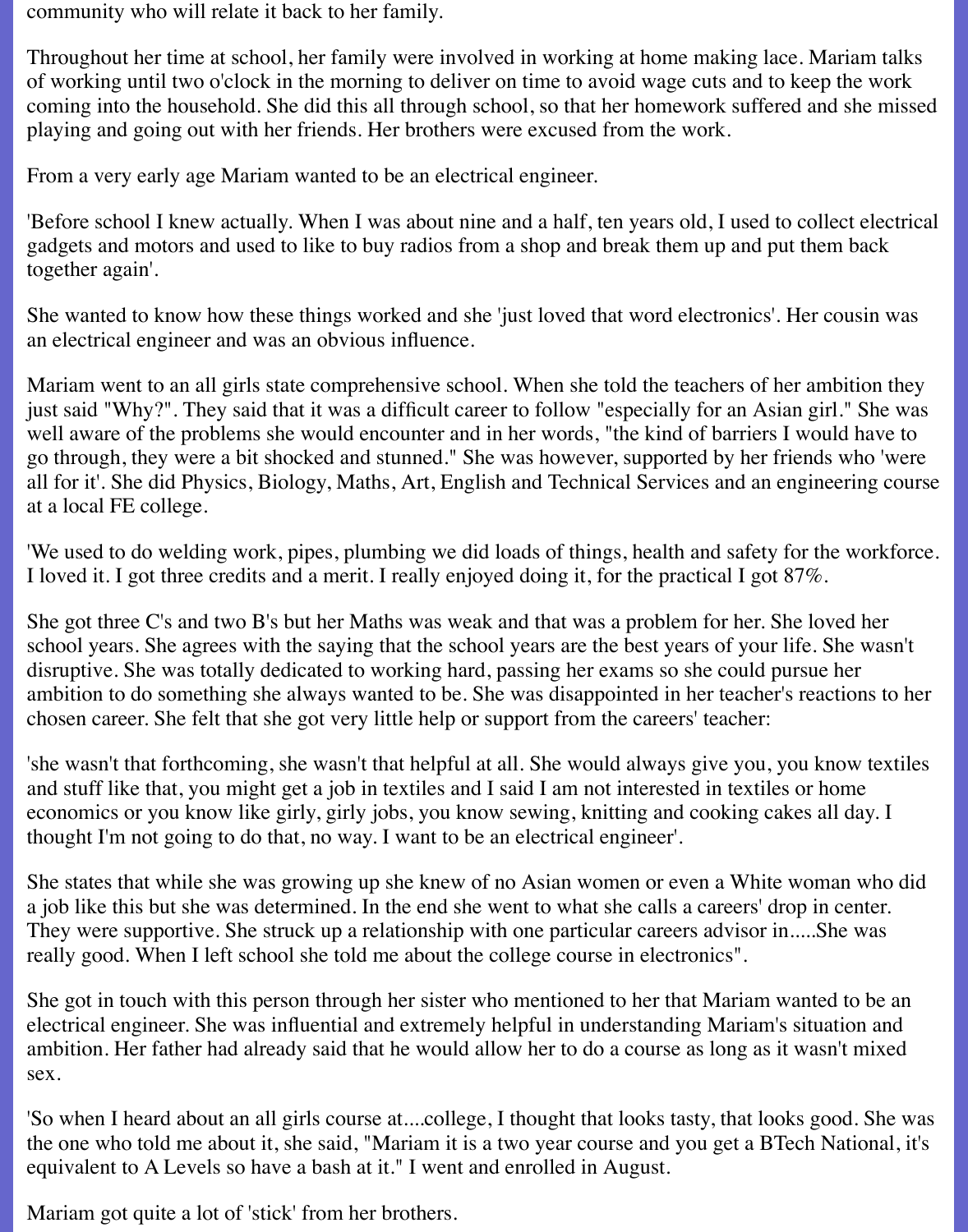'They used to give me a lot of heartache, a lot of trouble. My mum said, "do an A level course, do Chemistry, do something like your sister was doing or do a Law degree or something....." She would always like to go on at me all the time. My family found out that I was doing this at college, from my friends - "why's she doing this?"

The class initially had 15 girls in and by the end of the course there was only five left.

'They all dropped out because of the kind of attitudes of the tutors. I used to get so mad. I used to think why are they saying this. Some of the tutors were awful, they didn't turn up and one was quite sexist. He said, "Girls, do you really see yourselves getting a job. I don't think so." And I'm like totally gobsmacked, complete shock, from a lecturer who is like a father figure because he was about 50.... and I go, "Sir, what's your problem?" He goes, "Well, I', just telling you girls, I'm just letting you know." You needed some kind of personal development, some encouragement but they didn't give it to you. A lot of vibes were really negative, so a lot of the girls didn't turn up. One girl wanted to work with the Royal Navy. She was clever and more than capable, but she left. There were work placements which were badly organized and 'shoddy and bore little resemblance to any sort of electronics work'.

By the end of the course, Mariam was so fed up, she came to believe that the tutor was right, there would be no job. The lecturers were all male, there was a female personal tutor who also gave little support. She relates how her determination blinded her to advice from her family, particularly her father who she felt was envious of her. At the end of her course, she passed everything with a merit in technical drawing electronics, but her maths had always been a problem and she got no support in this aspect of her course.

'that's where it all fell apart because I didn't get any support, I nearly changed my course but something in the back of my mind said, "No, Mariam you're going to be an electrical engineer. You're going to do electronics." I was like lost in a maze.'

Mariam has had great difficulty finding a job since leaving college. She realized that this would always be a difficulty for her. She applied for several electrically orientated jobs but did not get interviewed for any of them. Again, the Careers person with whom she had struck up a relationship, gave her a lot of support, particularly with form filling in and letter writing, going through her applications and giving her advice. It was at this point that she had time on her hands. She began at the local Youth Center and from there has made many contacts with different local organizations. She also became involved with the care line and action line of the local radio stations. She became a 'link' worker, finding out what all the different organizations were doing, such as open days, events, training days and seminars and publicizing them on the radio. Her contacts have grown. The electronics idea has all gone now and "I don't think about it anymore, although it is still in the back of my mind."

She is now doing many different voluntary jobs, by helping out here and there, she has become a popular local figure whose contacts are invaluable to many. She says, "I love helping people, I love meeting people." She runs a support group for Asian careworkers at the moment which meets once a month. She doesn't mind working with her own community although it came about quite by accident. She uses her language skills but the work is short-term, part-time and insecure. She has had to augment her wages by working in a Nursing Home. She has however, had to give this job up because of harassment by the other workers who she felt took advantage of her. She describes how the workers on the duty before her used to leave all their jobs for her, especially the more horrible jobs like cleaning people up after 'accidents'. She also describes how people used to either deliberately mispronounce her name or call her by an English name. For these reasons she feels her decision to leave has been a good one although she is now worried that she will be unable to keep up the mortgage repayments on her house. The pay from her jobs in the voluntary sector is insufficient in this respect.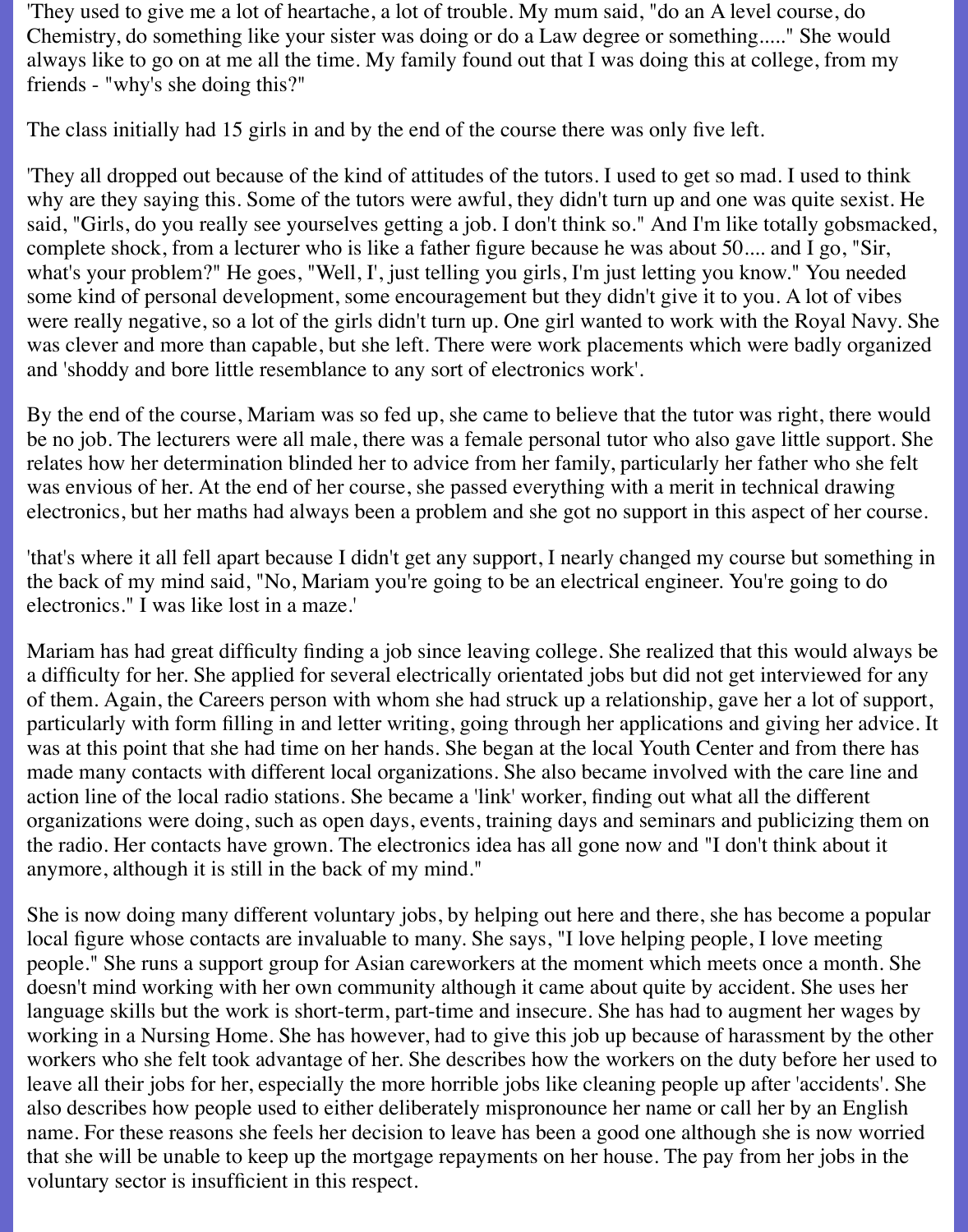Mariam also describes the difficulties of working within her own community in terms of confidentiality, the community gossip network and the problems of competing with other Asian people for the few jobs there are. "It's not what you know, it's who you know." She believes that her ideas 'get pinched' and 'they (the managers) get full credit for that.' She feels at times that she gets little recognition and no personal development and speaks of nepotism within the Asian community.

'You don't really get any support within the Asian community. They tend to like to put you down all the time. They never like, let you get anywhere, the management do, but the workers don't get anywhere. Jobs go to cousins and things like that. They advertise it to like, to make it equal opportunities. I applied for a job as a community care worker. I didn't get it. I was really cheesed off. I thought it happens. I know it does, that's why the community is suffering because there are people who have got no education. They've got no knowledge about the needs of the Asian community, but people aren't working on those needs. They're working on looking after themselves.'

She talks of the need for educating Asian men because the women are suffering from family, community, culture and religious pressure.

Her family, especially her father, wish that she would get a full-time job rather than her many part-time jobs. They did not ask her to get married when she left school at 16 like many of her friends and she appreciated having the time to do a college course.

Her friends, who have children now, and who believed that they could train and find work after having had children, are finding life tough. Mariam got married at 22 and even then feels that her mother could have waited a little longer. She feels she has been lucky in that she was not married earlier. Fortunately for her there were no suitable offers. She believes in the need to work and in a career because:

'You've got the financial backup, you know your rights. When you haven't got a job and when you are at home, you are not doing anything for society, for the community, for nobody really.'

### **RESULTS**

A number of categories have emerged from the data highlighted in Mariam's case study thus far, but an overwhelming finding is the perception that Muslim women have to work at least twice as hard to succeed.

For practicing Muslim girls, mixing with the opposite sex was an issue they had to deal with. Members of the opposite sex, especially non-practicing were at times perceived to hold a low opinion of them believing them to be oppressed and controlled. Many Muslim girls who are practicing, talked of hostility from students, lecturers and employers. This is a point which needs to be recognized here; the stereotypical image others have of practicing Muslim women as fundamentalists:

'I found it very difficult to adapt to University lifestyle because I am a practicing Muslim. It was difficult to make the boys understand that I wanted only a working relationship and nothing else.'

The evidence is contradictory here. While some girls, it must be said, those who largely attended mixedsex state schools, found no difficulty in communicating with men, in feeling able to voice their opinions, feeling less inferior, actively participating in discussions in an educational or work environment; other expressed the opposite view. This was usually those girls who had attended a Muslim girl's school or a single-sex state school.

There has been a gradual change in the attitudes of parents towards education and sometimes this has manifested itself as different siblings pass through the system so that it is often very much easier for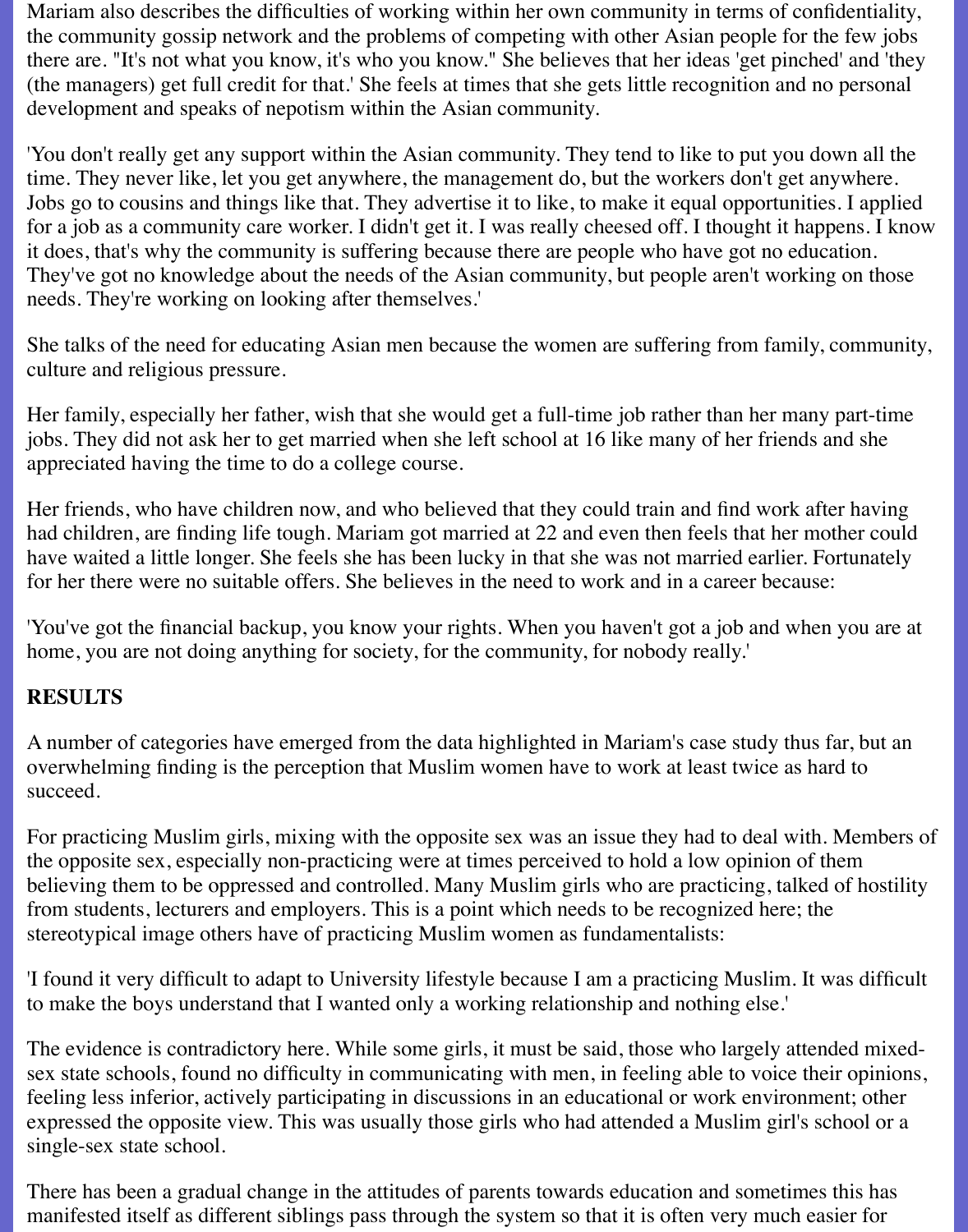younger children to persuade their parents to let them do their chosen courses or job.

'It's timing isn't it because at that time our parents weren't as broad-minded as they are now. It was like all due to time really. When I did get my results they were really pleased with what I did, not wasted five years at school and it was really easy for me. I said I'm going to college and that's it.'

Interviewees suggested that this gradual change is due to a realization that education capital is necessary for survival in a modern, rapidly changing society. One wage earner in the family is not enough either financially or in terms of security of employment. Participants also made the point that increasingly Muslim men are looking for educated partners so that this 'cultural capital' is as essential as caste, family and material circumstances and potential. Whereas in the past it was only seen to be necessary for the sons to be educated now this holds equally true for daughters. Education is seen as a tool for progression, a bargaining chip for work, marriage and status:

'Just having one breadwinner in the family is difficult, education is a respectable way to earn money if needed.'

'It is important to have some education as that is the only way to find a husband who is himself educated.' 'Well I think it was mostly my parents who influenced me. My Dad's always stressed the importance of education and in the Qu'ran you see the emphasis is on education and I've always had like my parents support.'

## **Religious/Cultural Interpretations of Islam or Discourses of 'Muslimness'**

This category is very much linked to the following category of inter-generational pressures. For the purposes of clarity they will be dealt with separately at this point in the research. This is a category which was also in evidence in our last project, an ethnography of a Muslim girls' school, (Parker-Jenkins & Haw, 1996) and which at the time we found useful to analyze using the term 'discourses of Muslimness'. It is one which we intend to develop further.

All religions are open to political, ideological and symbolic interpretations which are fluid and shifting. This is true of Islam, a religion and a 'way of life'. What was politically and socially expedient for one generation living in and through a particular context is not the same for another. When Muslim communities go through a period of instability, it is those disempowered groups such as women, the poor and the uneducated who have had to submit to greater degrees of suppression than at times of success and optimism. This is done through claims for the necessity to adhere to absolute laws embedded in the text of the Qu'ran and it is at times of crises that the return to this position is advocated through stricter controls and rejection of those who fail to conform. Not all Muslim women are equally affected because there are divisions, as always, along class, cultural, national and traditional lines, with old aristocratic and wealthy families using their position and/or wealth as a means of negotiation with the dominant power. For most Muslim women, it is these changing circumstances, this ebb and flow in the fortunes of Muslim communities that they have had to negotiate and which the young generation of Muslim women growing up in this country are now confronting. This generation of respondents perceived that there is a lack of comprehension by the older generation of the teachings of the Qu'ran. They believe that this older generation is bound by culture rather than religion while they themselves, are more educated and aware of the 'precise' teachings of Islam. This is causing a Culture versus Religion struggle which can be compared to the western culture versus eastern culture which was evident in the past:

'Parents want you to be Muslim but not the way the Qu'ran outlines but what they have chosen to be regarded as Islam.'

'When I question what they are telling me about Islam and then correct them they argue back saying that it is not acceptable by the community even though I am right. This causes friction between us.'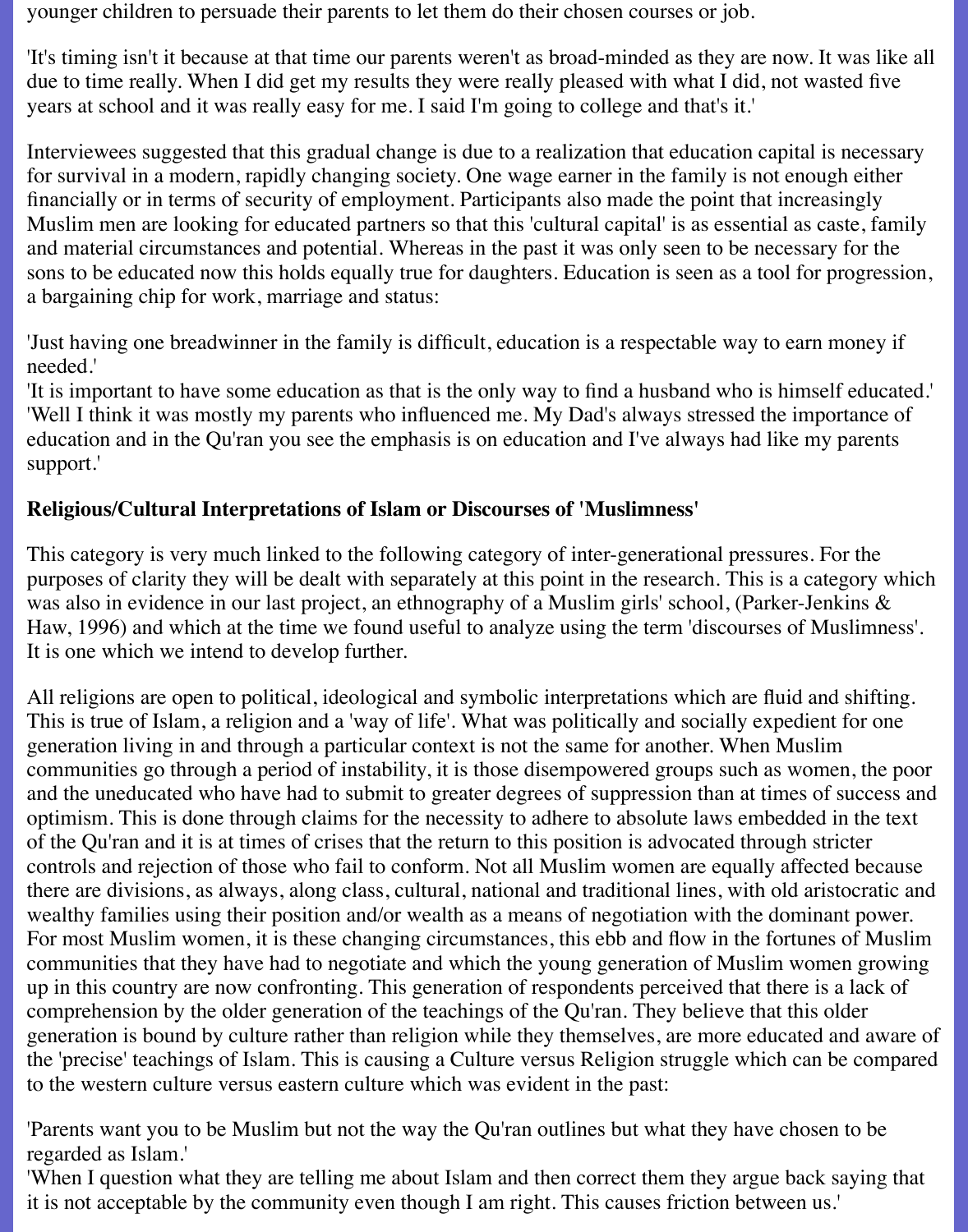#### **Community Pressures/Extended Family Pressure**

Once again the primary issue to be identified here is the clash between culture and religion or discourses of 'Muslimness'. The older generation was perceived to value community values and opinions. These are often those voiced by community leaders and spokesmen about Islam, or powerful members of the kinship group. They see this as a form of guidance which comes as a direct link from the parent culture and which as immigrants it is important for them to retain. The issue of being accepted and respected within the community is very high on their agendas and seen to be necessary to their quality of life. Often this seems not to coincide with their daughters' values and therefore happiness.

'It is so frustrating when my Dad says that I understand but this isn't acceptable in our community. They are always concerned with what everyone else will say and we have to reform to their way of thinking. There's no point in arguing because if you rebel you will be disowned.'

'Luckily I don't have any relatives here because relatives can put a lot of pressure on the family itself. Sometimes if the parents let you choose whether you want an arranged marriage or choose your own husband, they will let you but if the relatives put a lot of pressure on that family they won't let you. I have got no relatives here so I'm quite lucky. You feel a bit lonely but I am happy they're not here to put pressure on.'

Respondents articulated conflict in finding and coming to terms with their own selves. They were juggling with trying to fit in with the culture of school, college, university or work with that of their immediate family, the extended family and the community. Although it has been debated and argued in the past there remains the issue of maintaining a sense of belonging in an increasingly fragmented private and public sphere of balancing the cultures.

'It is so difficult to make parents understand that university life is different from what they think and afterwards they expect us to fit back into their way of thinking and lifestyle. What is the point of educating ourselves, trying to better ourselves if we can't even make our own decisions.'

### **Self-Motivation**

This is a theme which emerged so unexpectedly strongly that it is worthy of a separate category. Despite an articulated awareness of difficulties and problems facing them for religious/cultural reasons, racial reasons and considerations of declining employment in traditional professions, the girls were ambitious. Self-motivation and a desire to prove others wrong and to be seen to 'succeed' were dominant factors in pursuing chosen careers.

'I've always been discouraged, like not by my parents or anything but like at college I was doing politics and everything and the message is that all the really top dogs are white, middle class males. It's kind of scary because I'm defined as a Muslim woman and it's like I'm scared to go into something, I don't want to go into something where I end up not talking about things....It's just that, I can't explain it, I just have this great love of debate and I really feel comfortable thinking about philosophy, issues politics and debating them. I would like to pursue them and if I couldn't I would like to at least try something that has politics related to it....I would like to be an MP. I'm doing British politics now. If I could I would like to go to Westminster. The thing is I don't want to have it as like an obstacle because I want to show people that I can. If I can do it then they can. I am a Muslim; I am Asian and I am female and I can do it. I feel that a lot of um Muslim people um especially are really downhearted because they don't see the Muslim political leaders are up there so we need to get more of them out there then they can set examples to younger generations, like my brother. I feel that I have to set an example to him and then when he grows up he can say, "Look my sister can do it."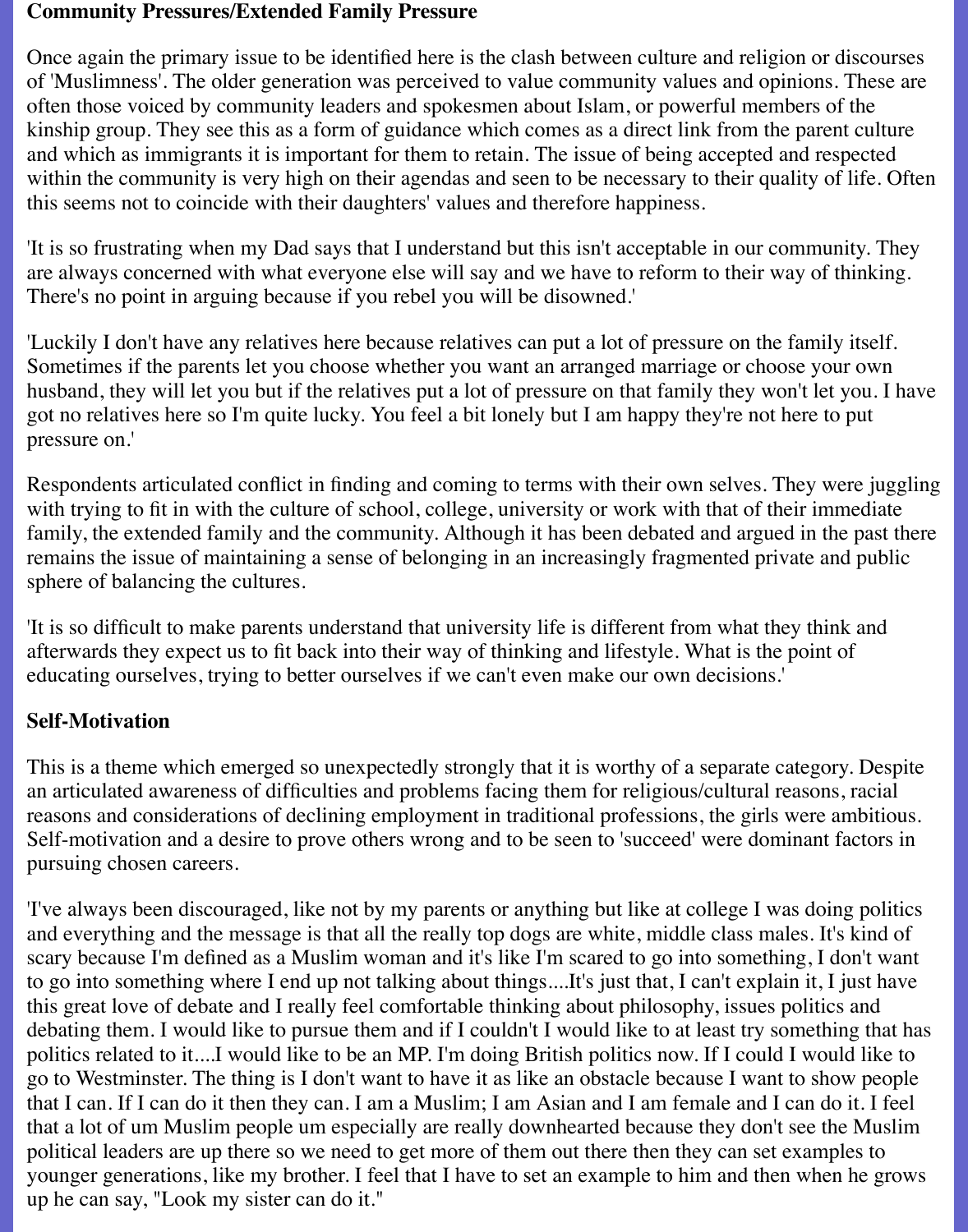Anything I have done I have done off my own bat and I have got a pat on the back from other people outside (my family and school). I want my own business at the end of the day that's why I changed from Nursing to Travel. I can't get my own business (in Nursing) and I want to work for myself. I want to show people that I can do something and that I think part of that is because of my parents who feel I can't do anything. It's a wrong way to go about it in that I want to do it and show people I can do it, to prove them wrong.'

Another respondent talked about her first failure to get accepted on an NNEB course as follows: 'I think it was discrimination. I know other people who got on the course straight from school. It makes you wonder even though I had done voluntary work. I had to do all that and the part-time play leader job and other O Levels. All those three things to get onto the course. I know it's going to be difficult for me to succeed in a well-known business company, with me wearing an hejab but that is what I want to do.'

Balancing a family life was also high on individual agendas and pursuing a career was seen as important for the self-development and independence, as well as being of advantage for the education of their children.

The findings from this study demonstrated that Muslim women in the workplace face double discrimination based on grounds of gender and religious adherence. There are several reasons that may explain this situation. Recently, there have been a growing "Islamophobia" in Britain, due in part to the Rushdie Affair and the Gulf War, resulting in overlooking the huge differentiation among Muslim communities and, thus, coloring the ethos of these communities as being stereotypical "fundamentalists" (Yuval-Davis, 1992). Increasing awareness of the existing discriminatory patterns and their consequences points to the understanding that we cannot afford to waste the talents of sections of our society. Instead, we need to challenge iniquities practices and unnecessary obstacles to educational provisions and career progression and career progression among minority group women.

#### **Significance of the Study**

The findings of this study are expected to contribute to setting the inquiry and expanding existing theoretical models of cultural diversity as it relates to the educational provisions and career opportunities of women from under-represented ethnic groups. Understanding these issues is of paramount importance in supporting policy and legislation aiming at equity in the treatment of ethnic minority women and contributing to practice by providing guidance to educators, career officers, employers and community leaders. Research and practice that is culturally sensitive is crucial in combating discriminatory process/mechanisms that are currently in place regarding the education and employment of people of color.

## **CONCLUSIONS**

As stated in the paper, the evidence to date is complex and has every likelihood of remaining so. This makes it difficult to paint an overall picture of the issues emerging from this research which does justice to the range and diversity of opinion amongst the Muslim girls and women who have participated in this study. We end therefore by emphasizing the realization that Muslim communities are not unitary and do not speak with a single voice. There are not just class and gender differences, but also a number of political and religious differences as well. This fragmentation of class, gender, political, and religious differences will be addressed as the analysis proceeds, but for the moment it has been the intention of the analysis to highlight and 'flag up' those issues which need to be explored in depth taking into account these different perspectives, discourses and dimensions.

Specifically some participants talked of lack of support and motivation from their teachers as a whole and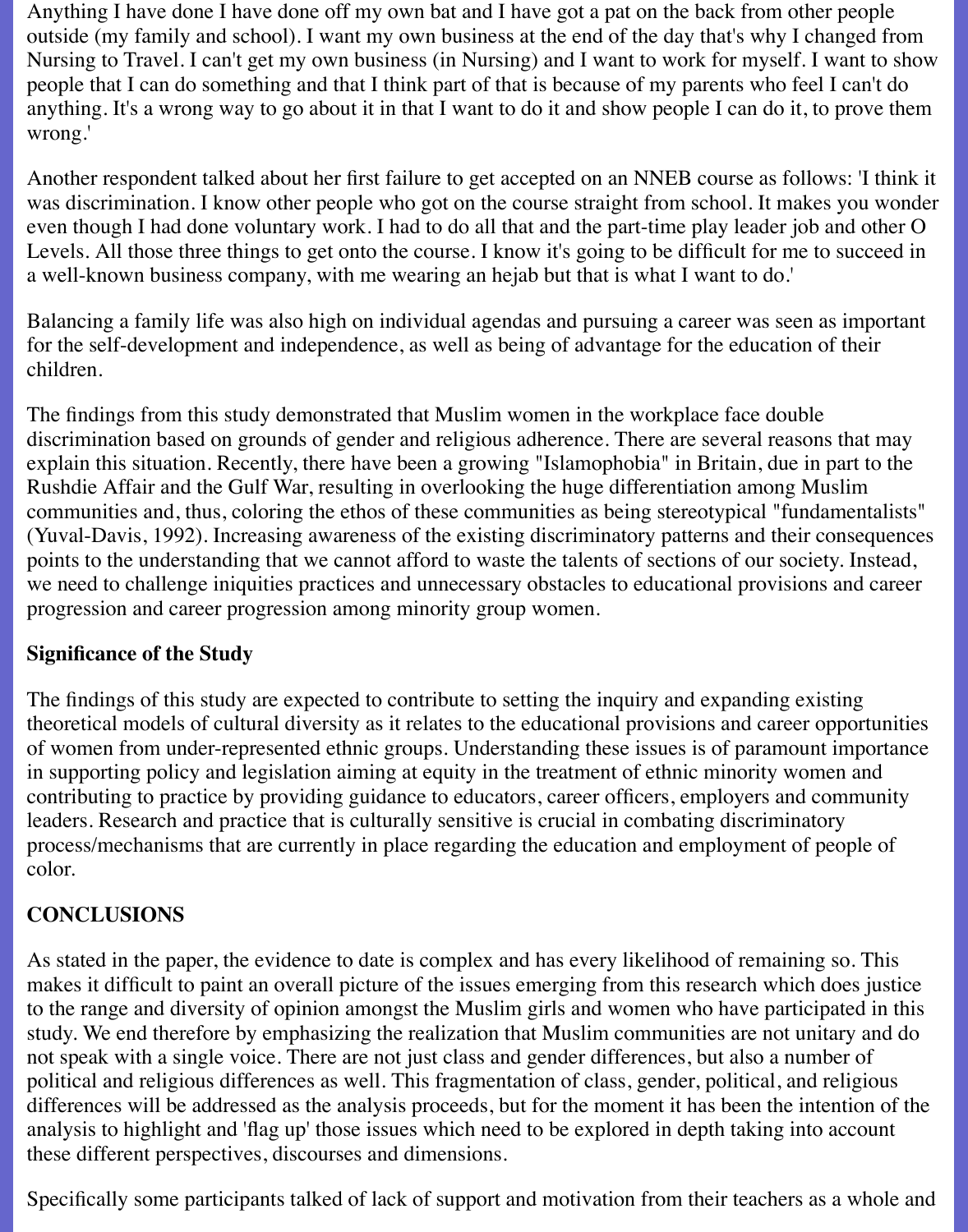believed that they should have been given greater guidance and individual attention. At the same time there were references to more effective support from family members or even friends rather than school staff. There are of course, always contradictions in any research finding, but again it seems to be emerging that teachers were not perceived as having high enough expectations for their Muslim students and often had some difficulty in relating to their needs so that Muslim girls were left behind at school academically or for those more determined, left to their own devices. The theme of self-motivation emerges strongly at this point.

It also emerges that there was a feeling that a more structured and informative approach was needed to career advice, which needed to involve not general guidance from a teacher in charge of careers, but such a teacher working alongside professional career officers who are brought into school at an early stage. Further that individuals need guidance from a range of sources, individual interviews, interviews with parents, general information for students, for parents. Also that community organizations who have a brief for training should also be involved. At this stage it would seem that there is scope for the Careers Service to be used more and to respond more. It would seem that there is scope for multi-agency action here by schools, LEAs, community organizations and this in relation to other sources of careers advice in FE colleges and universities in a co-ordinate and flexible approach organized by the Careers Service.

Finally, as we pointed out in the introduction, but it is worth repeating here, it is important to recognize that the common themes which have emerged so far as also fragmented by areas of difference and fractures. It is inevitable in a piece of research working with sensitive and very personal issues that both commonalties, but also differences and fragmentations will be evident. However this also means that it is at the interstices of difference that spaces can be created in which these areas of disagreement and differences can provide new ways of theorizing and perceiving lived situations and hence to new ways of working and understanding.

## **REFERENCES**

Ahmed, S. & Wilson, A. (1978). *Finding a Voice*. London: Virago.

Amos, V. & Parmar, P. (1984). Challenging imperial feminism, *Feminist Review, 17*, 5-19.

Anwar, M. (1982). *Young Muslims in a multi-cultural society: Their educational needs and policy implications: The British case*. Leicester: The Islamic Foundation.

Anwar, M. (1993). *Muslims in Britain: The 1991 census and other statistical sources.* Birmingham: Center for the Study of Christian and Muslim Relations paper No. 9.

Ashraf, S.A. (1986). *The case for Muslim voluntary-aided schools* by M. Halstead.

Beechey, V. (1986). Women's employment in contemporary Britain. In V. Beechey & E. Whiteless (Eds.), *Women in Britain today*. Milton Keynes: Open University Press, 77-131.

Berger, P. & Luckmann, T.C. (1967). *The social construction of reality.*

Bhavnani, K.K. (1991). *Talking politics*. Cambridge: University Press.

Brah, A. (1993). 'Race' and culture in the gendering of labor markets: South Asian young Muslim women in the labor market. *New Community, 19* (3), 441-458.

Brah, A. & Minhas, R. (1985). 'Structural racism or cultural difference: Schooling for Asian girls.' In G. Weiner (Ed.), *Just a bunch of girls: Feminist approaches to schooling*. Milton Keynes: OU Press.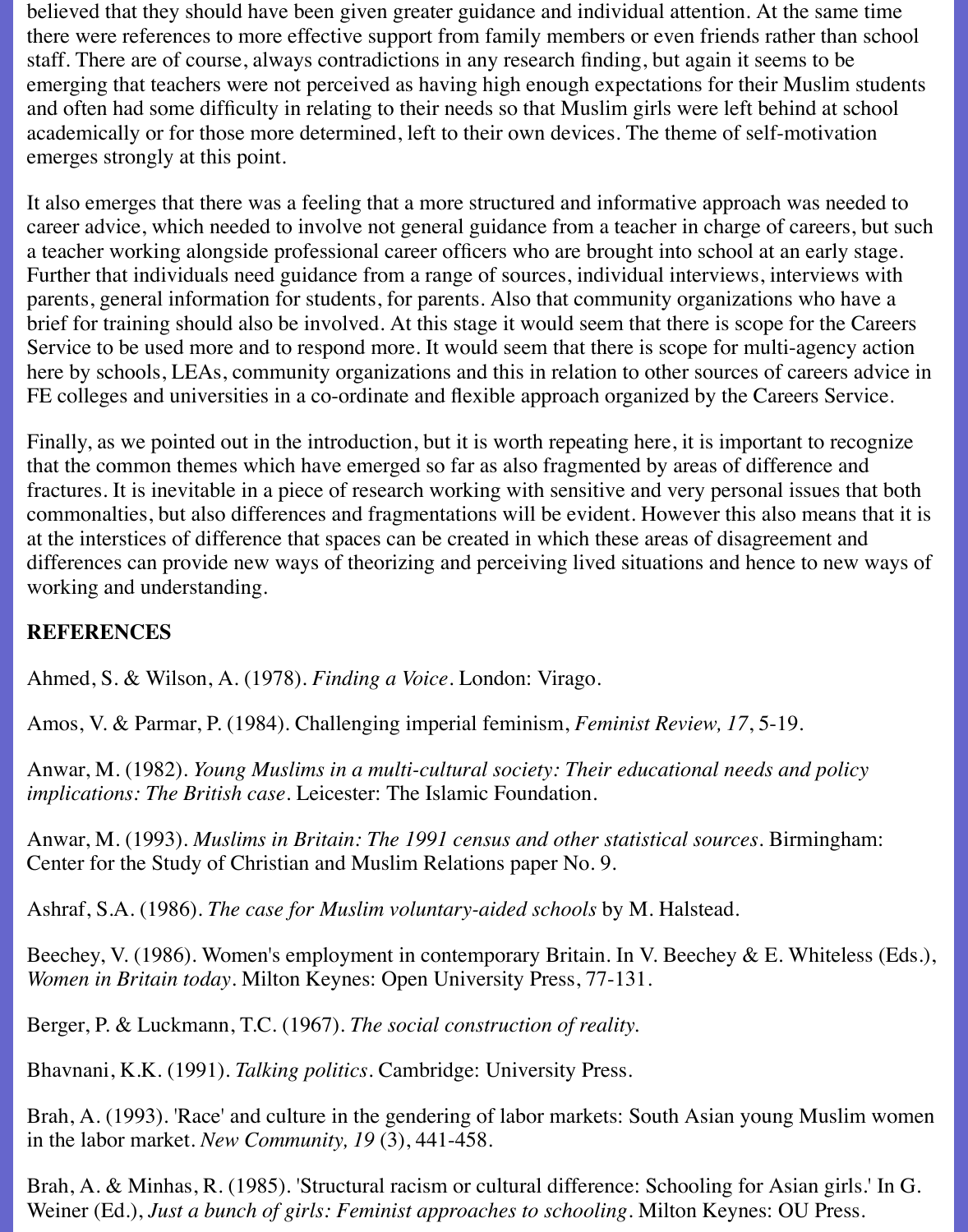Brah, A. & Shaw, S. (1992). *South Asian young Muslim women and the labor market*. London: Department of Employment.

Brennan, J. & McGeevor, P. (1987). *Employment of graduates from ethnic minorities*. London: Commission for Racial Equality.

Brooks, D. (1983). Young Blacks and Asians in the labor market - a critical overview. In B. Troyna & D.I. Smith (Eds.), *Racism, school and the labor market*. Leicester: National Youth Bureau.

Gerhrke, W. (1982). 'Teachers' role conflicts: A grounded theory-in-progress', *Journal of Teacher Education.*

Glaser, B. & Straus, A. (1967). *Discovery of grounded theory.*

Grant, L. (1992). Race and the schooling of young girls. In J. Wrigley (Ed.), *Education and gender equality.* London: Falmer Press.

Haw, K. (1991). 'Interactions of race and gender - a problem for teachers? A review of the emerging literature', *Educational Research, NFER, 33* (1).

Haw, K. (Winter, 1993). Muslim girls schools - A conflict of interests? *Gender and Education.*

Hulmes, E. (1989). *Education and cultural diversity.* London: Longman.

Hussain, N.R. & Samaransinghe, R. (1987). *A case study and analysis of under education amongst Asian girls in three schools in Birmingham.* Unpublished manuscript.

Hutchinson, S.A. (1988). 'Education and grounded theory'. In R.S. Sherman & A.B. Webb (Eds.), *Qualitative research in education.*

Iquabal, M. (1980). *Islamic education and single sex schools*. London: Union of Muslim Organizations.

Irving, B.A. (1985). Opportunities Post-16. *Newscheck*

Irving, B.A. (1993). *The careers service in the age of new realism*. Careers Guidance Today.

Jeffrey, P. (1979). *Frogs in a well: Indian women in Purdah*. London: Zed Press.

Johnes, G. & Taylor, J. (1989). Ethnic minorities in the graduate labor market. *New Community, 15* (4), 527-536.

Joly, E. (1984). *The opinions of Mirpuri parents in Saltley, Birmingham and their children's schooling*. Birmingham: Center for the Study of Islam and Christian-Muslim Relations.

Lee, G. & Wrench. J. (1984). *Skill seekers: Black young, apprenticeship and disadvantage*. Leicester: National Youth Bureau.

Mac an Ghaill, M. (1988). *Young, gifted and Black*. Milton Keynes: Open University Press.

MacBeath, J., Mearns, D. & Smith, M. (1986). *Home from school*. Glasgow: Gordonhill College of Education.

Mandelbaum, D.G. (1990). *Women's seclusion and men's honor: Sex roles in North India, Bangladesh*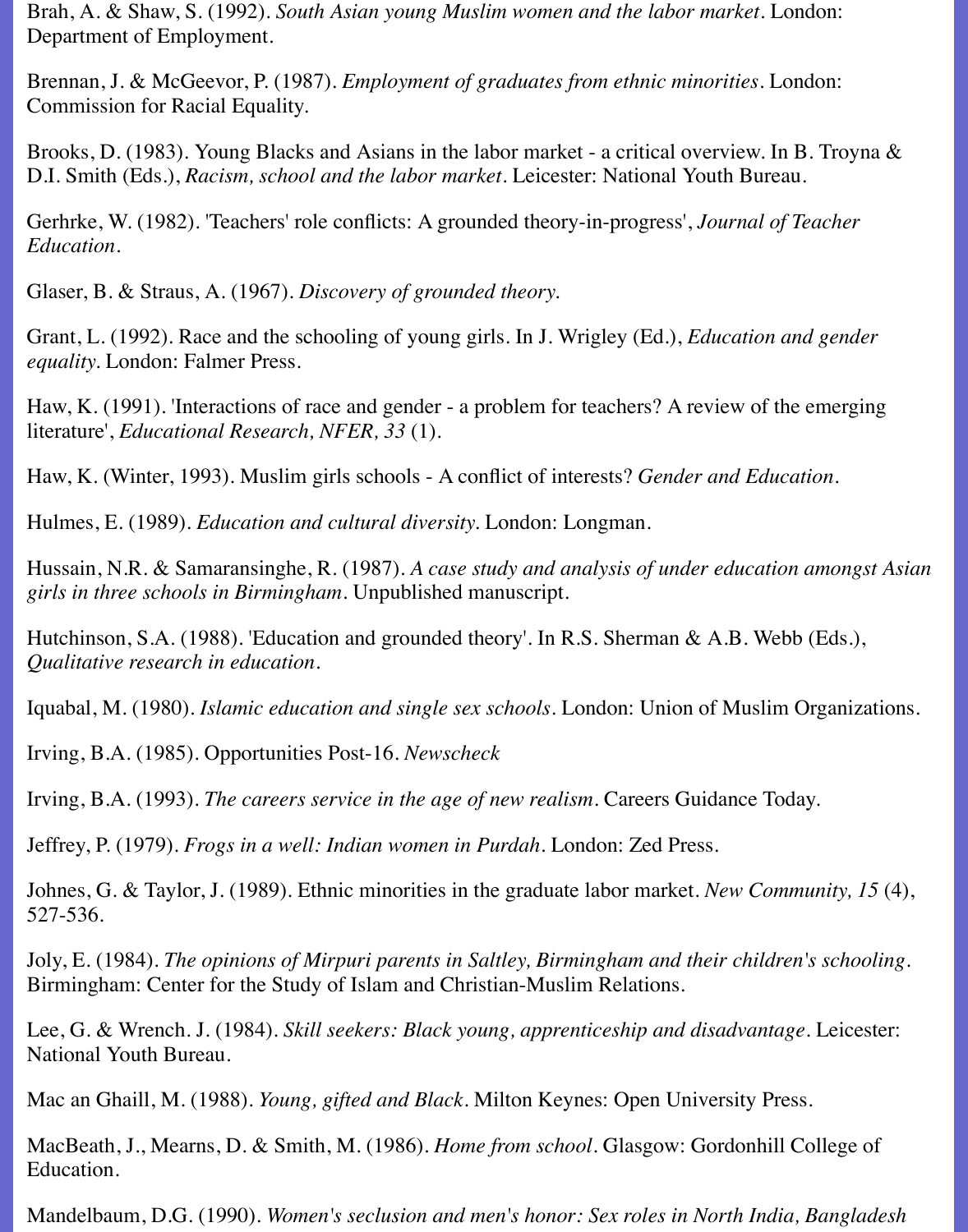*and Pakistan*. Tucson, AZ: University of Arizona Press.

Nasr, S.H. (1975). *Ideals and realities of Islam.*

Parker-Jenkins, M. (1991). Muslim matters: An exploration of the educational needs of the Muslim child. *New Community, 10*, (4).

Parker-Jenkins, M. (1993). *Educating Muslim Children* (2nd ed.). Nottingham: School of Education, University of Nottingham.

Parker-Jenkins, M. (1995). *Children of Islam: A teacher's guide to meeting the needs of Muslim pupils*. Stoke: Trentham Books Ltd.

Parker-Jenkins, M. & Haw, K.F. (1996). Equality within Islam, not without it: The views of Muslim girls in Britain, *The Muslim Education Quarterly, 13,* (3), 17-34.

Penn, R. & Scattergood, H. (1992). Ethnicity and career aspirations in contemporary Britain. *New Community, 19* (1), 75-98.

Phizacklea, A. (1990). *Unpacking the fashion industry*. London: Routledge.

Parker-Jenkins, M. & Haw, K.F. (1997). The educational needs of Muslim children in Britain: Accommodation or neglect? In S. Vervovec (Ed.), *Muslims Europeans, youth: Reproducing ethnic and religious cultures.* London: MacMillan.

Qureshi, S. & Khan, J. (1989). *The politics of satanic verses: Unmasking western attitudes.*

Roberts, K., Duggan, J., & Noble, M. (1981). *Unregistered youth employment and outreach careers work: Final report part one: Non-registration,* Research paper No. 31. London: Department of Employment.

Sharif, R. (1985). Interviews with young Muslim women of Pakistani origin, Birmingham: Center for the study of Islam and Christian-Muslim relations.

Siann, G. & Khalid, R. (1984). Muslim traditions and attitudes to female education*. Journal of Adolescence, 7,* 191-200.

Tanna, K. (1990). Excellence, equality and education reform: The myth of South Asian achievement levels. *New Community, 16*, 349-1688.

Tomlinson, S. (1983). *Ethnic minorities in British schools*. London: Heinemann.

Union of Muslim Organisations of United Kingdom and Ireland (1976). *Guidelines and syllabus on Islamic education.*

Walby, S. (1990). *Theorizing Patriarchy*. Oxford: Blackwell.

Williams, J. (1987). The construction of women and Black students as educational problems: Reevaluating policy on gender and 'race'. In M. Arnot & G. Weiner (Eds.), *Gender and the politics of schooling*. London: Hutchinson.

Yuval-Davis, N. (1992). Fundamentalism, multiculturalism and women in Britain. In J. Donald & A. Rattasani (Eds.). *Race, culture and difference.* London: Sage Publications.